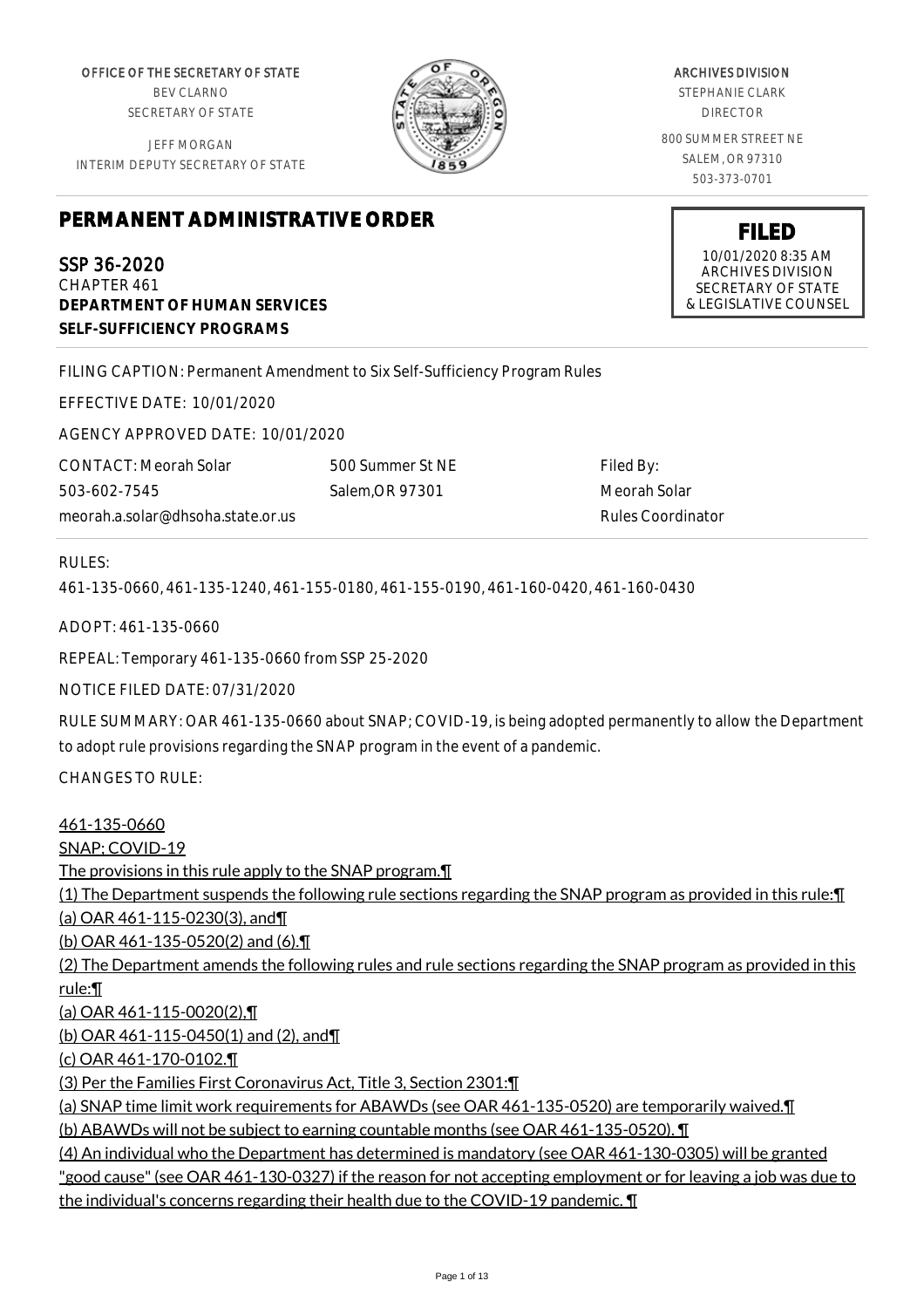(5) Notwithstanding OAR 461-115-0450, the Department may extend a certification period (see OAR 461-001- 0000) before the certification period ends, not to exceed 6 months, when the certification period ends in the months of March, April, May, or June of 2020.¶

(6) Notwithstanding OAR 461-170-0102, the Department waives the requirement to submit an "Interim Change Report" or a "Mid-Certification Review" in order to continue receiving benefits when the Interim Change Report or Mid-Certification Review is due in the months of March, April, May, or June of 2020.¶

(7) The Department may issue an emergency supplement of SNAP benefits for any months approved for an emergency supplement by the Food and Nutrition Service, with the following limitations:¶

(a) The emergency supplement does not change the benefit level, calculated under OAR 461-160-0400, for the benefit group (see OAR 461-110-0750).¶

(b) The emergency supplement shall be issued on a date determined by the Department, not subject to OAR 461-165-0100.¶

(c) The amount of the emergency supplement shall be the difference between the benefit level calculated under OAR 461-160-0400 and the maximum Payment Standard for the number of individuals in the benefit group. If there is no difference, no emergency supplement shall be issued. ¶

(8) For applications with a filing date (see OAR 461-115-0040): ¶

(a) Established from March 23, 2020 to August 31, 2020, the Department waives the requirement under OAR 461-115-0020 section (1) to meet the interview requirements in order to complete the application process, and¶ (b) Established from March 23, 2020 to August 31, 2020, the Department suspends the requirement under OAR 461-115-0230(3)(b) to grant a face-to-face interview at the applicant's request.¶

(9) The provisions listed in sections (3) and (4) of this rule end on the last day of the month in which the public health emergency declaration made by the Secretary of Health and Human Services under section 319 of the Public Health Service Act based on an outbreak of coronavirus disease 2019 (COVID-19) is lifted. Statutory/Other Authority: ORS 411.060, 411.070, 411.121, 411.816, ORS 409.050

Statutes/Other Implemented: ORS 409.010, ORS 411.060, 411.070, 411.121, 411.816, 411.825, 411.837, 7 USC 2015, 7 USC 2029, 7 CFR 273.7, 7 CFR 273.24, Pub. L. 116-127, ORS 409.050, 7 CFR 273.10, 7 CFR 273.14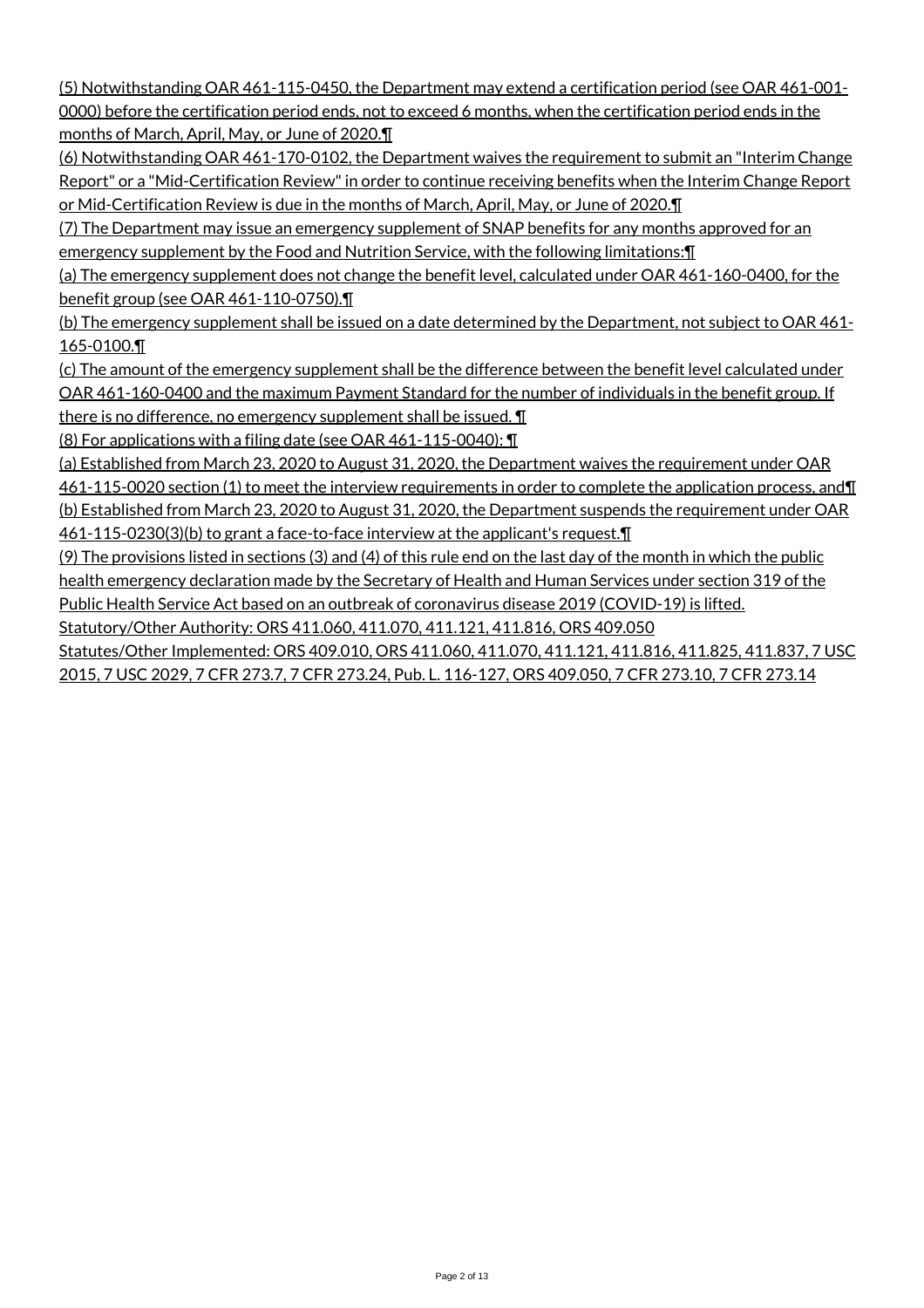#### ADOPT: 461-135-1240

REPEAL: Temporary 461-135-1240 from SSP 32-2020

NOTICE FILED DATE: 07/31/2020

RULE SUMMARY: OAR 461-135-1240 about TA-DVS; COVID-19 is being amended to serve as a rule placeholder in the event of a future pandemic. The provisions in the rule, with the exception of the provision for the rule to sunset at the end of the Governor's Executive Order 20-03, are being absorbed into OAR 461-135-1200.

CHANGES TO RULE:

461-135-1240 TA-DVS Program; Pandemic This rule applies to the TA-DVS program and is reserved for use in case of a pandemic. Statutory/Other Authority: ORS 84.001 to 84.061, 409.050, 411.060, 411.117, 412.049 Statutes/Other Implemented: ORS 84.001 to 84.061, 411.060, 411.117, 412.049, 409.010, 45 CFR 260.50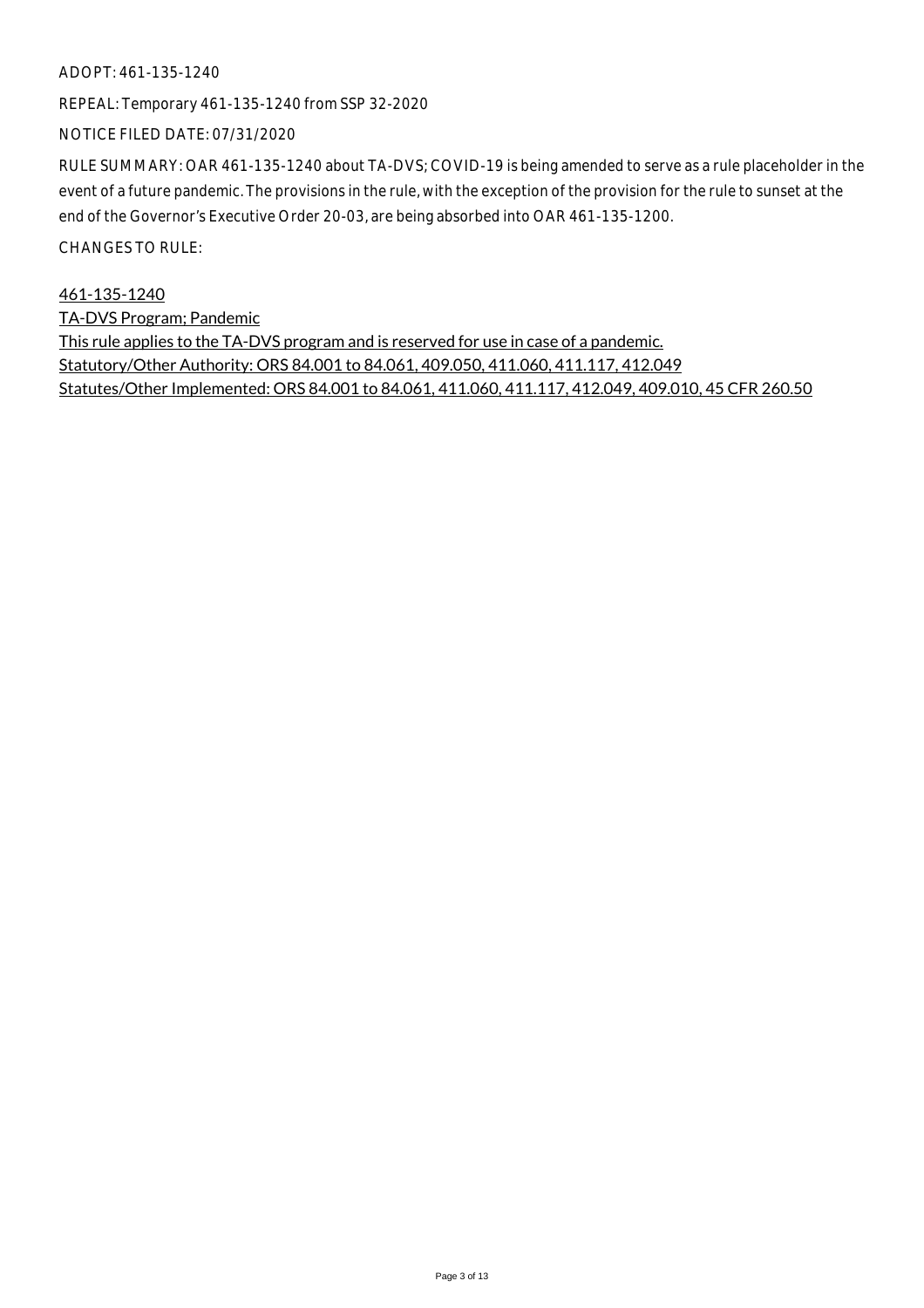# AMEND: 461-155-0180

#### NOTICE FILED DATE: 07/31/2020

RULE SUMMARY: OAR 461-155-0180 about income standards affecting self-sufficiency programs is being amended for a few federal poverty level income standards to align financial eligibility guidelines with the annual adjustments set forth by the Food and Nutrition Service.

CHANGES TO RULE:

# 461-155-0180

Income Standards; Not OSIP, OSIPM, QMB ¶

(1) A Department program may cite this rule if the program uses a monthly income standard based on the federal poverty level or state median income. The standards in this rule are effective as of MarchOctober 1, 2020, except as provided otherwise.¶

(2) A monthly income standard set at 100 percent of the 201920 federal poverty level is set at the following amounts: ¶

(3) A monthly income standard set at 130 percent of the 201920 federal poverty level is set at the following amounts:¶

(4) A monthly income standard set at 165 percent of the 204920 federal poverty level is set at the following amounts: ¶

(5) A monthly income standard set at 185 percent of the 2020 federal poverty level is set at the following amounts: ¶

(6) A monthly income standard set at 200 percent of the 201920 federal poverty level is set at the following amounts: ¶

(7) A monthly income standard set at 250 percent of the 2020 federal poverty level is set at the following amounts: ¶

(8) A monthly income standard set at 350 percent of the 201920 federal poverty level is set at the following amounts: ¶

(9) A monthly income standard set at 85 percent of the 2020 state median income is set at the following amounts: ¶

(10) A monthly Disaster Supplemental Nutrition Assistance Program (DSNAP) income standard is set at the following amounts for the household (see OAR 461-135-0491):

Statutory/Other Authority: ORS 329A.500, 409.050, 411.060, 411.070, 411.816, 412.049 Statutes/Other Implemented: ORS 329A.500, 409.010, 411.060, 411.070, 411.816, 412.014, 412.049, 7 CFR 280.1

RULE ATTACHMENTS DO NOT SHOW CHANGES. PLEASE CONTACT AGENCY REGARDING CHANGES.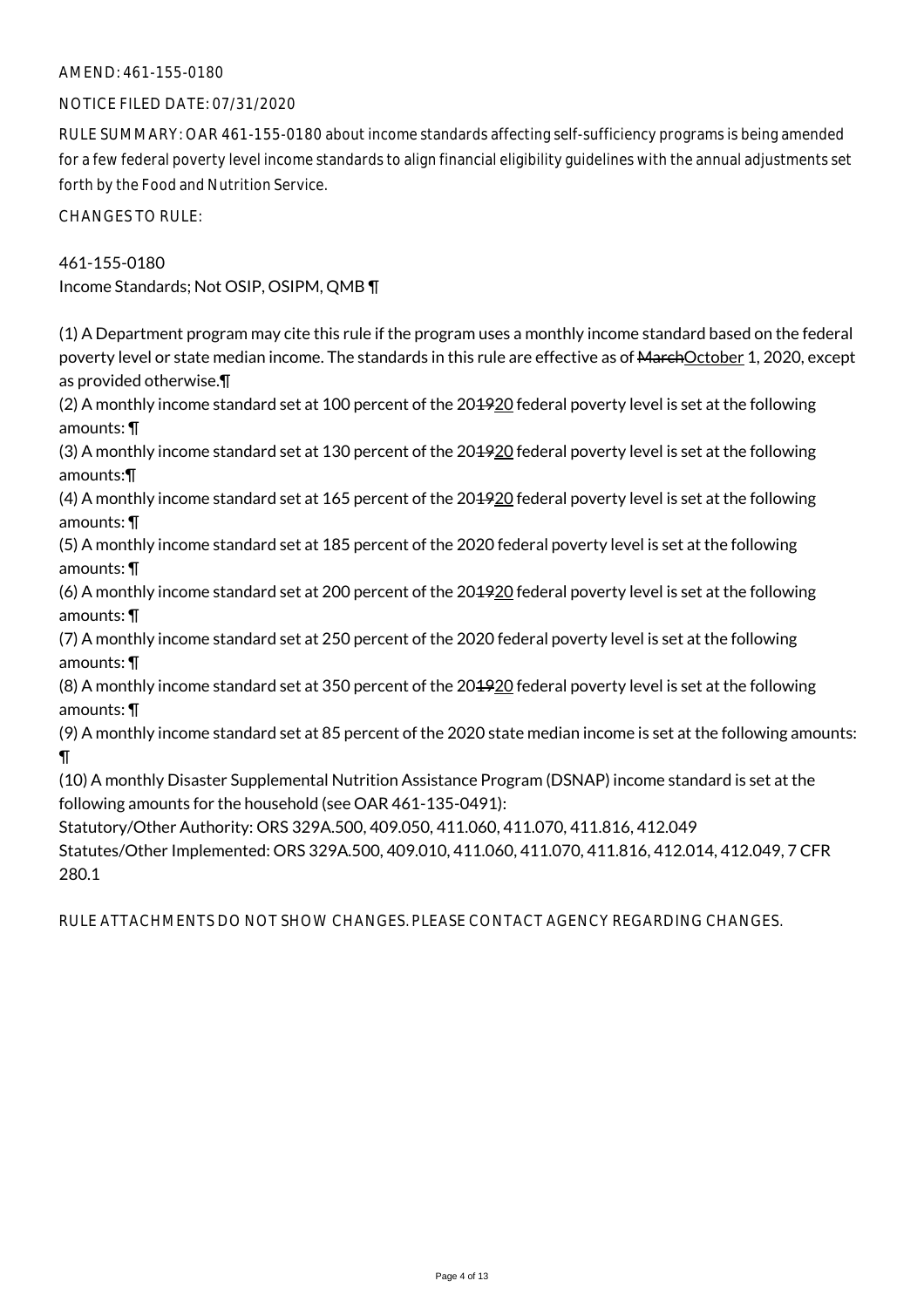(2)

| Size of Group | Standard |
|---------------|----------|
|               | \$1,064  |
| 2             | 1,437    |
| 3             | 1,810    |
| 4             | 2,184    |
| 5             | 2,557    |
| 6             | 2,930    |
|               | 3,304    |
| 8             | 3,677    |
| 9             | 4,051    |
| 10            | 4,425    |
| $+1$          | $+374$   |

(3)

| Size of Group | Standard |
|---------------|----------|
|               | \$1,383  |
| 2             | 1,868    |
| 3             | 2,353    |
| 4             | 2,839    |
| 5             | 3,324    |
| 6             | 3,809    |
| 7             | 4,295    |
| 8             | 4,780    |
| 9             | 5,266    |
| 10            | 5,752    |
| $+1$          | $+486$   |

(4)

| Size of Group | Standard |
|---------------|----------|
|               | \$1,755  |
| 2             | 2,371    |
| 3             | 2,987    |
|               | 3,603    |
| 5             | 4,219    |
|               | 4,835    |
|               | 5,451    |
|               | 6,067    |
|               |          |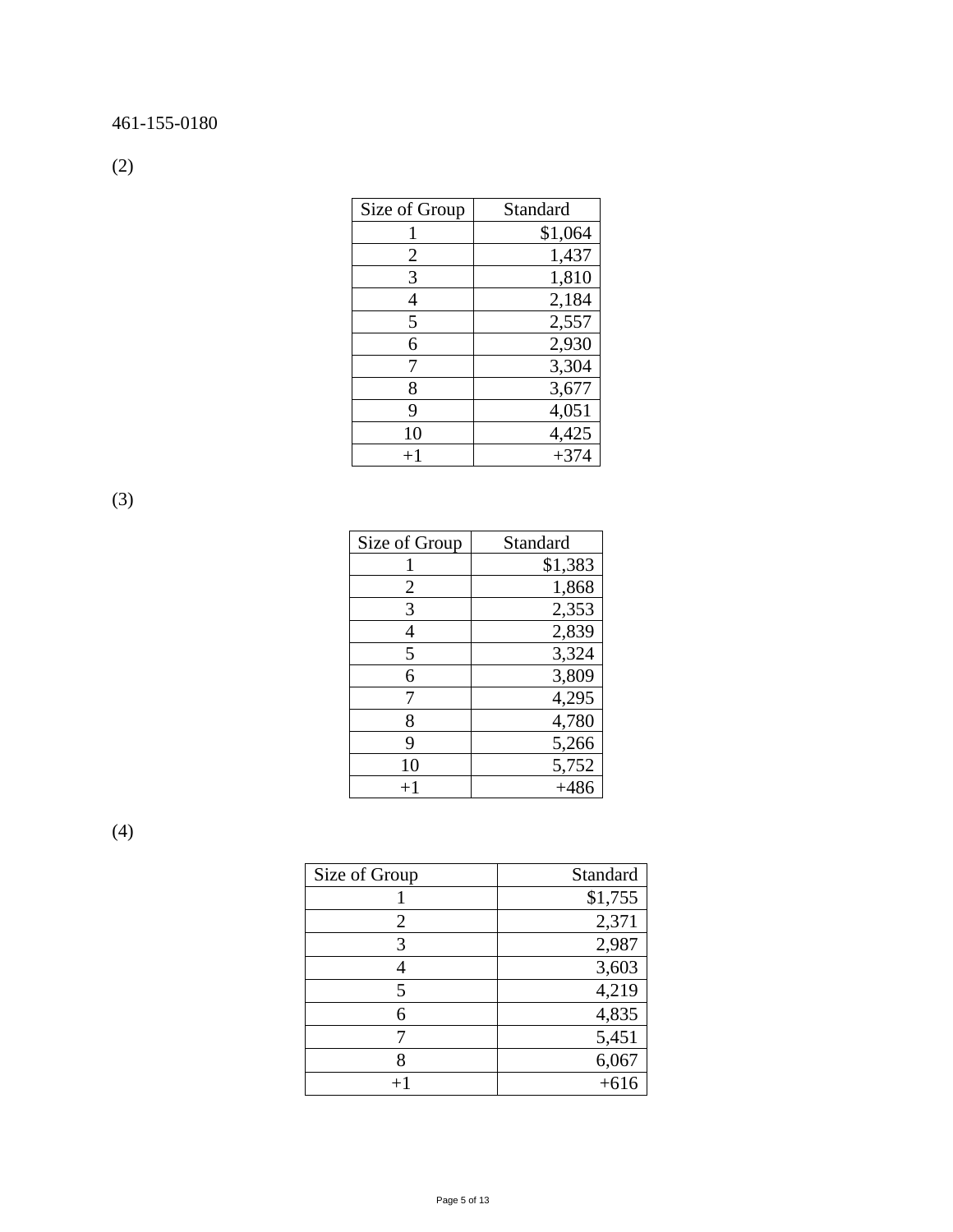(5)

| Size of Group | Standard |
|---------------|----------|
|               | \$1,968  |
| 2             | 2,658    |
| 3             | 3,349    |
| 4             | 4,040    |
| 5             | 4,730    |
| 6             | 5,421    |
| 7             | 6,112    |
| 8             | 6,802    |
| 9             | 7,493    |
| 10            | 8,184    |
| $+1$          | $+691$   |

(6)

| Size of Group | Standard |
|---------------|----------|
|               | \$2,127  |
| 2             | 2,874    |
| 3             | 3,620    |
|               | 4,367    |
| 5             | 5,114    |
| 6             | 5,860    |
| 7             | 6,607    |
| 8             | 7,354    |
| $+1$          | $+747$   |

(7)

| Size of Group | Standard |
|---------------|----------|
|               | \$2,658  |
| 2             | 3,592    |
| 3             | 4,525    |
|               | 5,459    |
| 5             | 6,392    |
|               | 7,325    |
|               | 8,258    |
|               | 9,192    |

(8)

| Size of Group | Standard |
|---------------|----------|
|               | \$3.722  |
|               |          |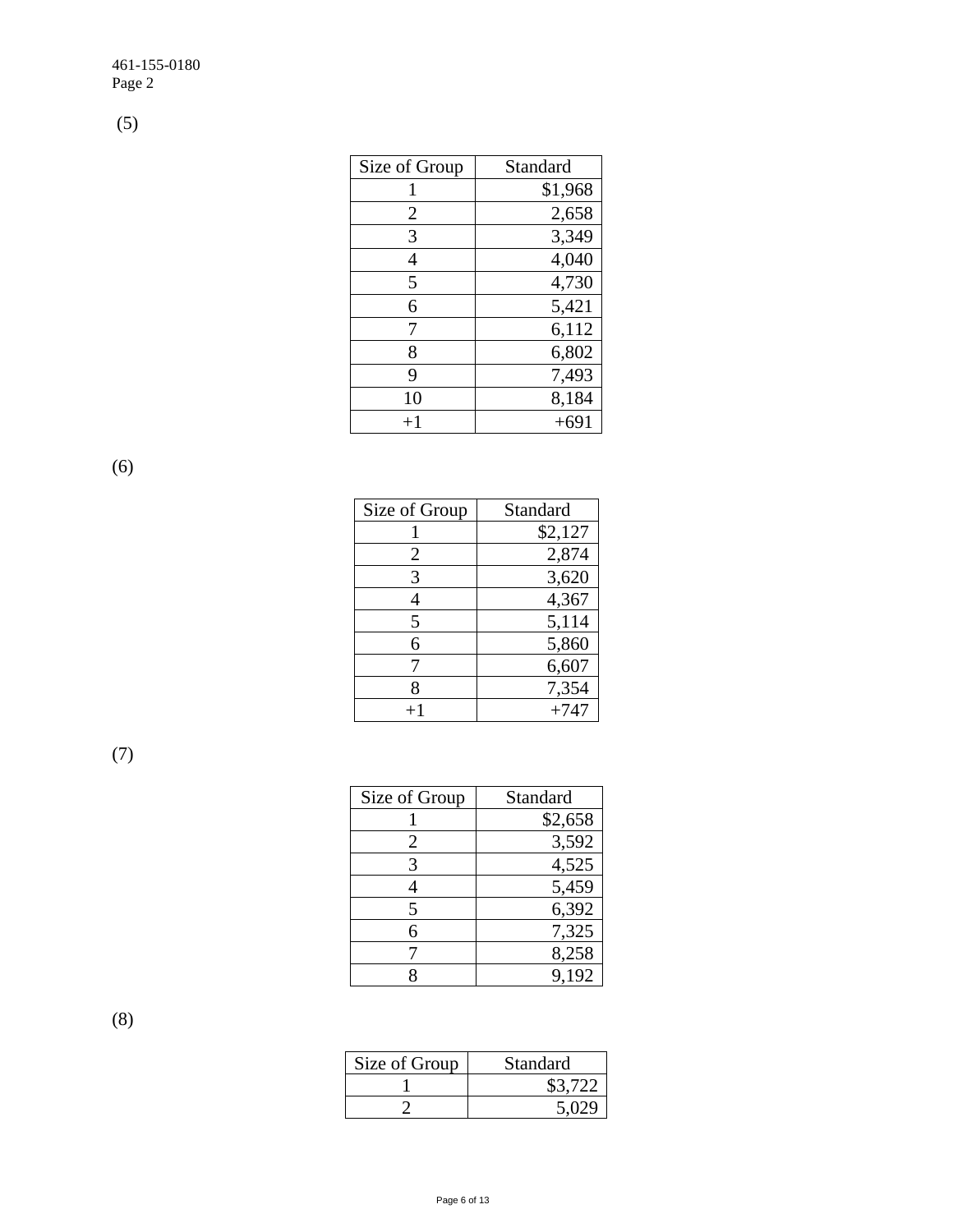| 3       | 6,335    |
|---------|----------|
|         | 7,642    |
| 5       | 8,949    |
| 6       | 10,255   |
|         | 11,562   |
| 8       | 12,869   |
| 9       | 14,176   |
| 10      | 15,483   |
| $^{+1}$ | $+1,307$ |

(9)

| Size of Group | Standard |
|---------------|----------|
|               | \$4,012  |
| 3             | 4,956    |
|               | 5,899    |
| 5             | 6,843    |
| 6             | 7,787    |
|               | 7,964    |
|               | 8.141    |

(10)

| Group Size     | Standard |
|----------------|----------|
|                | \$1,817  |
| $\overline{2}$ | 2,190    |
| 3              | 2,563    |
| 4              | 2,951    |
| 5              | 3,355    |
| 6              | 3,759    |
|                | 4,133    |
| 8              | 4,506    |
|                | $+374$   |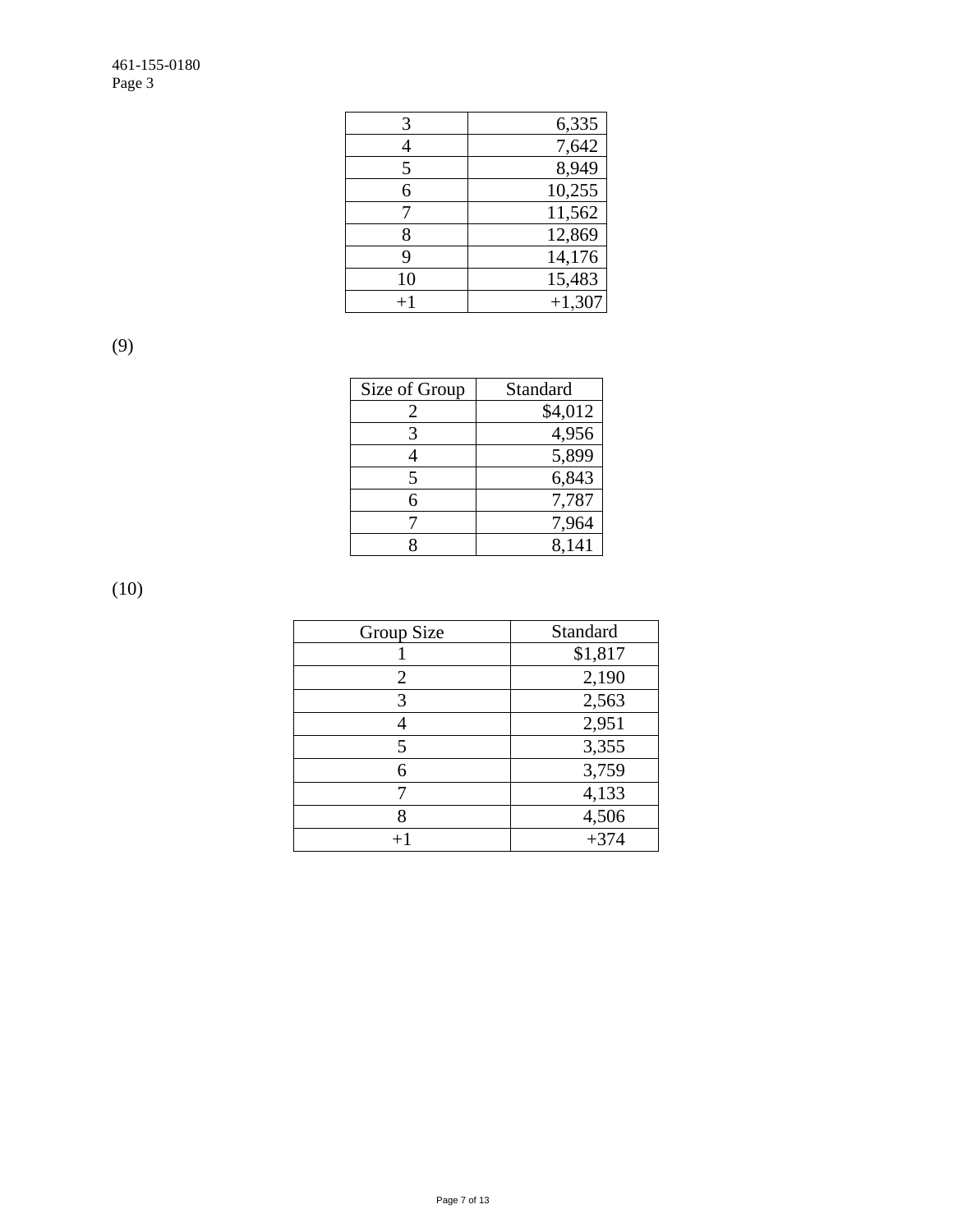# AMEND: 461-155-0190

#### NOTICE FILED DATE: 07/31/2020

RULE SUMMARY: OAR 461-155-0190 about Income and Payment Standards; SNAP and DSNAP, is being amended to update SNAP and DSNAP income and payment standards with the annual adjustments set forth by the Food and Nutrition Service.

CHANGES TO RULE:

461-155-0190 Income and Payment Standards; SNAP and DSNAP ¶

(1) The monthly SNAP Countable Income Limit is set at 130 percent of the federal poverty level under OAR 461- 155-0180 for the number of individuals in the need group. The monthly SNAP Adjusted Income Limit is set at 100 percent of the federal poverty level under OAR 461-155-0180 for the number of individuals in the need group.¶ (2) The SNAP and full month Disaster SNAP (DSNAP) Payment Standard (Thrifty Food Plan) is: [see attached table]¶

(3) The DSNAP Gross Income Limit is set under OAR 461-155-0180 for the number of individuals in the household (see OAR 461-135-0491) group.

Statutory/Other Authority: ORS 409.050, 411.060, 411.070, 411.816

Statutes/Other Implemented: ORS 411.070, 411.816, 411.825, 411.837, ORS 409.010, 409.050, 411.060, 7 CFR 273.1, 7 CFR 273.10, 7 CFR 280.1

RULE ATTACHMENTS DO NOT SHOW CHANGES. PLEASE CONTACT AGENCY REGARDING CHANGES.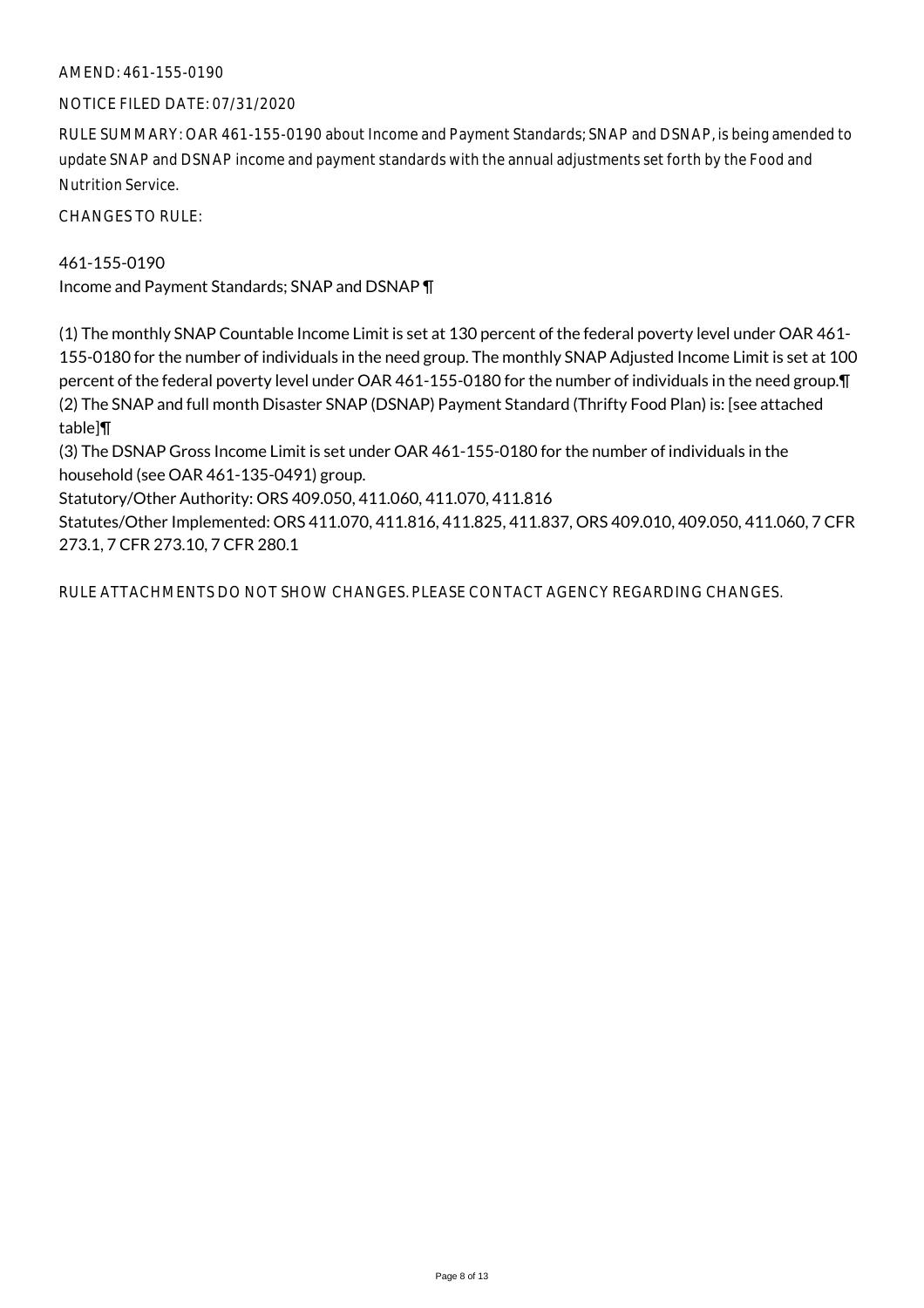# 461-155-0190

(2)

| <b>SNAP Payment Standard (TFP)</b> |           |
|------------------------------------|-----------|
| No. in Benefit Group               | Monthly   |
|                                    | Amount    |
|                                    | \$<br>204 |
| $\overline{2}$                     | 374       |
| 3                                  | 535       |
| 4                                  | 680       |
| 5                                  | 807       |
| 6                                  | 969       |
| 7                                  | 1,071     |
| 8                                  | 1,224     |
| Each additional individual         | $+153$    |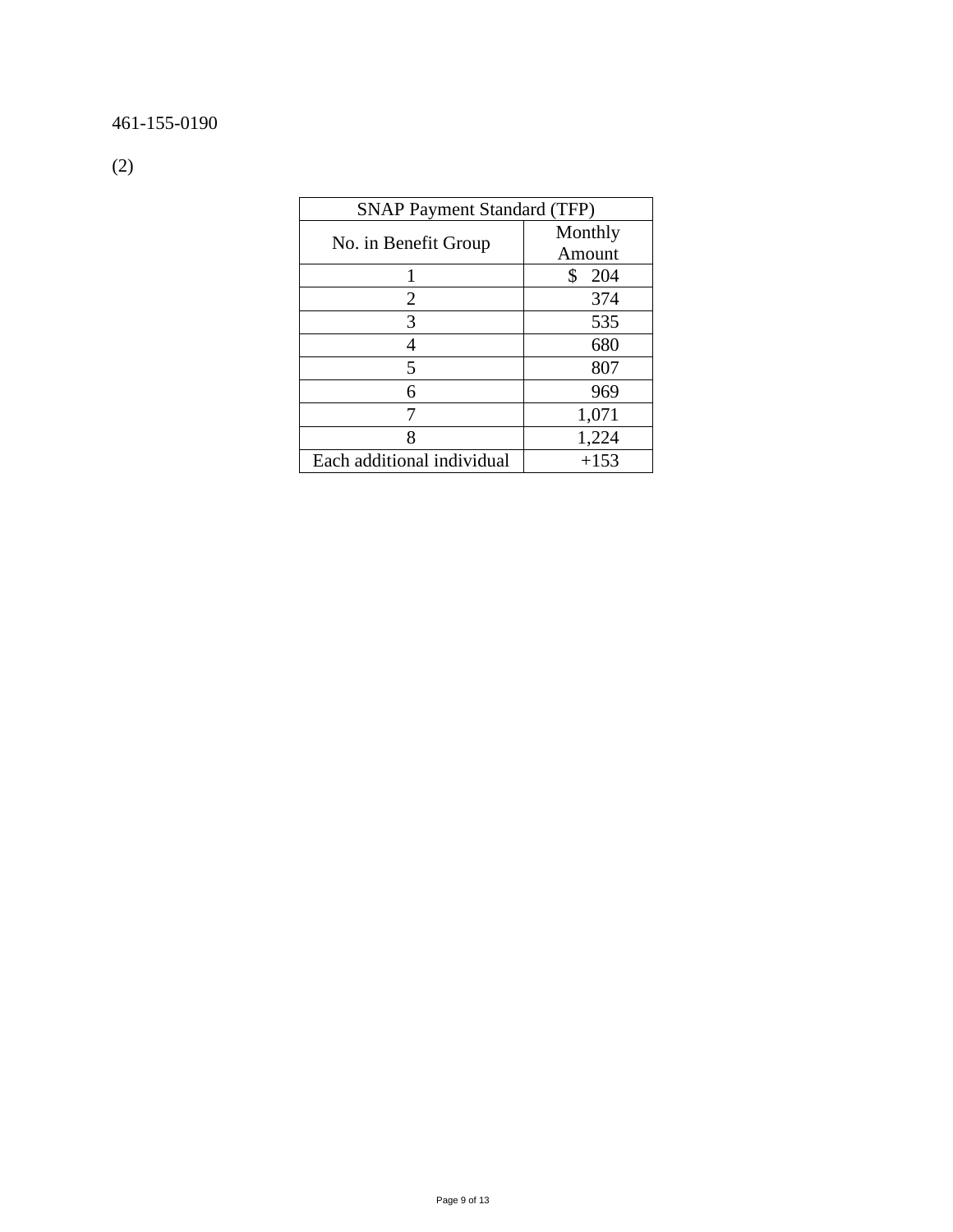# AMEND: 461-160-0420

#### NOTICE FILED DATE: 07/31/2020

RULE SUMMARY: OAR 461-160-0420 about shelter cost, SNAP, is being amended to align the amount of shelter cost used to determine the shelter deduction for SNAP with the annual adjustments set forth by the Food and Nutrition Service.

CHANGES TO RULE:

# 461-160-0420 Shelter Cost; SNAP ¶

(1) This rule explains how to calculate the shelter cost. The shelter cost is used to determine the shelter deduction (see OAR 461-160-0430). The shelter cost is the sum of the filing group's cost of housing plus an allowance for utilities, if the individual incurs a utility cost. The shelter deduction is based on the shelter cost but is subject to a limitation described in OAR 461-160-0430.¶

(2) Cost of housing.¶

(a) The following comprise the cost of housing if they are incurred with respect to the filing group's current residence or the home described in section (5) of this rule:¶

(A) Regular, periodic charges for the shelter of the filing group (see OAR 461-110-0370), such as rent, mortgage payments, and condominium or association fees. Late fees charged because a mortgage or rent payment was made late are not deductible.¶

(B) Property taxes, state and local assessments, and property insurance on the structure.¶

(C) Costs for repairing a home substantially damaged or destroyed by a natural disaster (such as a fire or flood), if such costs are not reimbursed.¶

(D) If the filing group is homeless and living in a vehicle---vehicle payments and collision and comprehensive insurance premiums for the vehicle.¶

(b) If housing costs are billed on a weekly or biweekly basis, the monthly cost is the weekly cost multiplied by 4.3 or the biweekly cost multiplied by 2.15.¶

(c) The filing group has the following choices about housing costs:¶

(A) The group may choose to apply the cost in the month it is billed or becomes due.¶

(B) The group may choose to have periodic costs averaged.¶

(C) For expenses that are billed less often than monthly, the group may choose to have them averaged over the period they are intended to cover.¶

(3) Shared housing. If the filing group shares housing costs with an individual in the dwelling who is not in the filing group, only the housing costs incurred by the filing group are included in the calculation. If the portion paid by an individual outside the filing group cannot be ascertained, the cost is apportioned among the individuals contributing to the cost. The pro rata share of those not in the filing group is deducted from the total, and the balance is considered a housing cost of the filing group.¶

(4) Cost for utilities.¶

(a) A filing group has a cost for utilities if it incurs a cost for heating or cooling; cooking fuel; electricity; water and sewerage; well installation and maintenance; septic tank system installation and maintenance; garbage and trash collection; service for a telephone, such as basic service fee, wire maintenance, subscriber line charges, relay center surcharges, 911 service, and taxes; or initial installation fees charged by a utility provider.¶

(b) If the group incurs no cost for utilities in either its current home or in the home described in section (5) of this rule, then the shelter cost is calculated without an allowance for utilities.¶

(c) If a homeless filing group uses a vehicle for shelter, the cost of fuel for the vehicle is considered a utility cost.¶

(d) If a filing group incurs a cost for utilities, then the utility allowance is one of the following:¶

(A) Allowance with heating or cooling. A full standard utility allowance of \$4442 per month is used if the household group (see OAR 461-110-0210) is billed for heating or cooling costs for its dwelling. Charges for any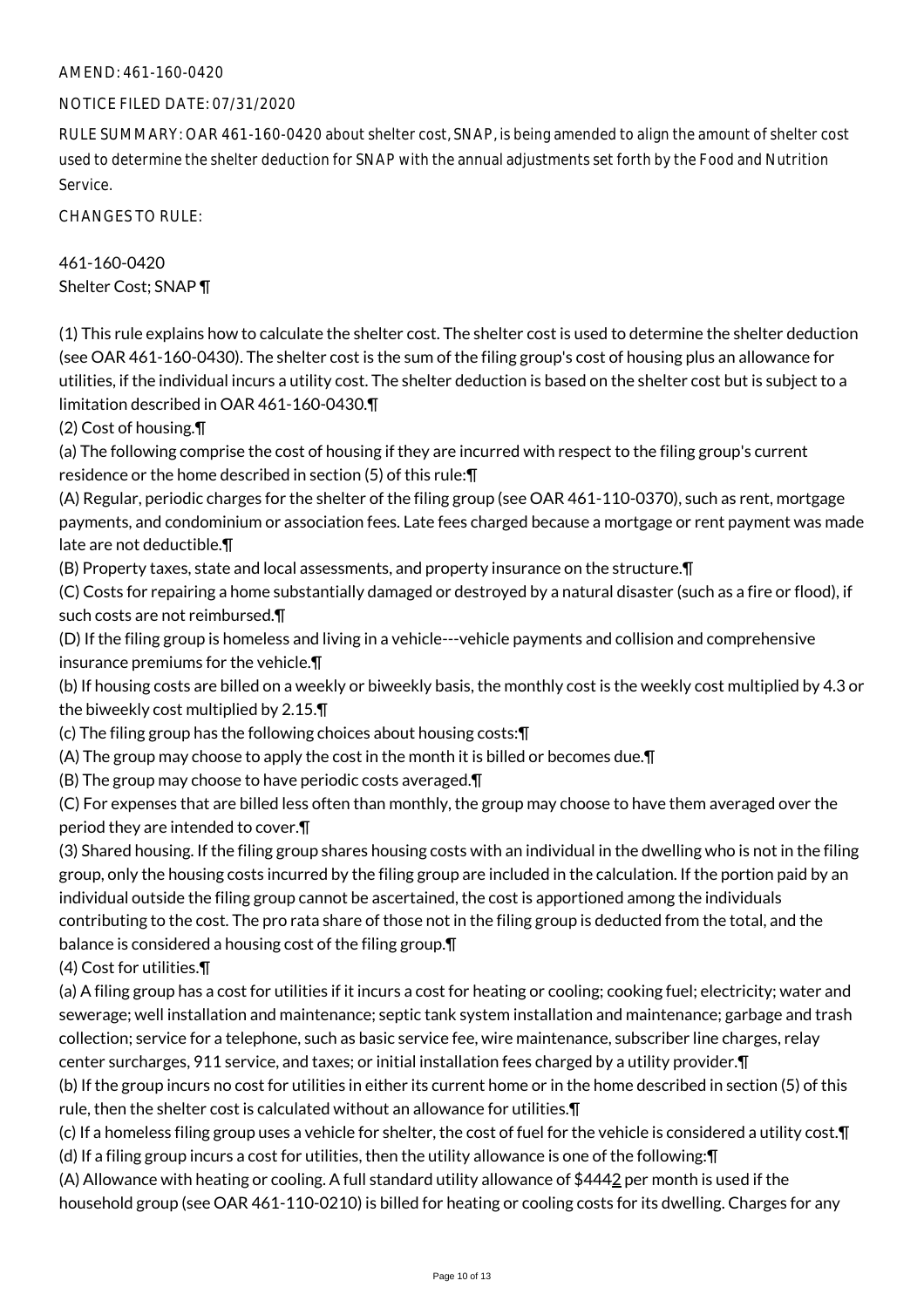fuel and for electricity are considered heating costs if they are used for heating. A filing group who receives an energy assistance payment for the dwelling provided through the Low Income Energy Assistance Act of 1981 is eligible for the utility allowance established by this paragraph (A). This energy assistance payment must be greater than \$20 annually.¶

(B) Allowance without heating or cooling.¶

(i) A limited standard utility allowance of  $$33741$  per month is used if the filing group is not billed for heating or cooling costs but is billed for at least two other costs enumerated in subsection (4)(a) of this rule.¶

(ii) An individual standard utility allowance of \$545 per month is used if the filing group is not billed for heating or cooling costs but is billed for only one of the costs enumerated in subsection (4)(a) of this rule other than the service cost for a telephone, including the related taxes or fees.¶

(iii) A telephone standard utility allowance of \$68 per month is used if the filing group is billed only for telephone service, such as basic service fee, wire maintenance, subscriber line charges, relay center surcharges, 911 service, and taxes.¶

(5) Housing costs for a home not occupied by the filing group. Housing and utility costs with respect to a home not currently occupied may be considered in calculating the shelter cost if--¶

(a) The home is temporarily unoccupied because of employment or training away from home, illness, or abandonment caused by casualty or natural disaster;¶

(b) The filing group intends to return to the home;¶

(c) No other, current occupant is claiming a deduction for shelter costs in the SNAP program; and¶

(d) The home is not leased during the household's absence.

Statutory/Other Authority: 411.060, ORS 409.050, 411.060, 411.070, 411.816

Statutes/Other Implemented: ORS 409.010, 409.050, 411.060, 411.070, 411.816, 411.825, 411.837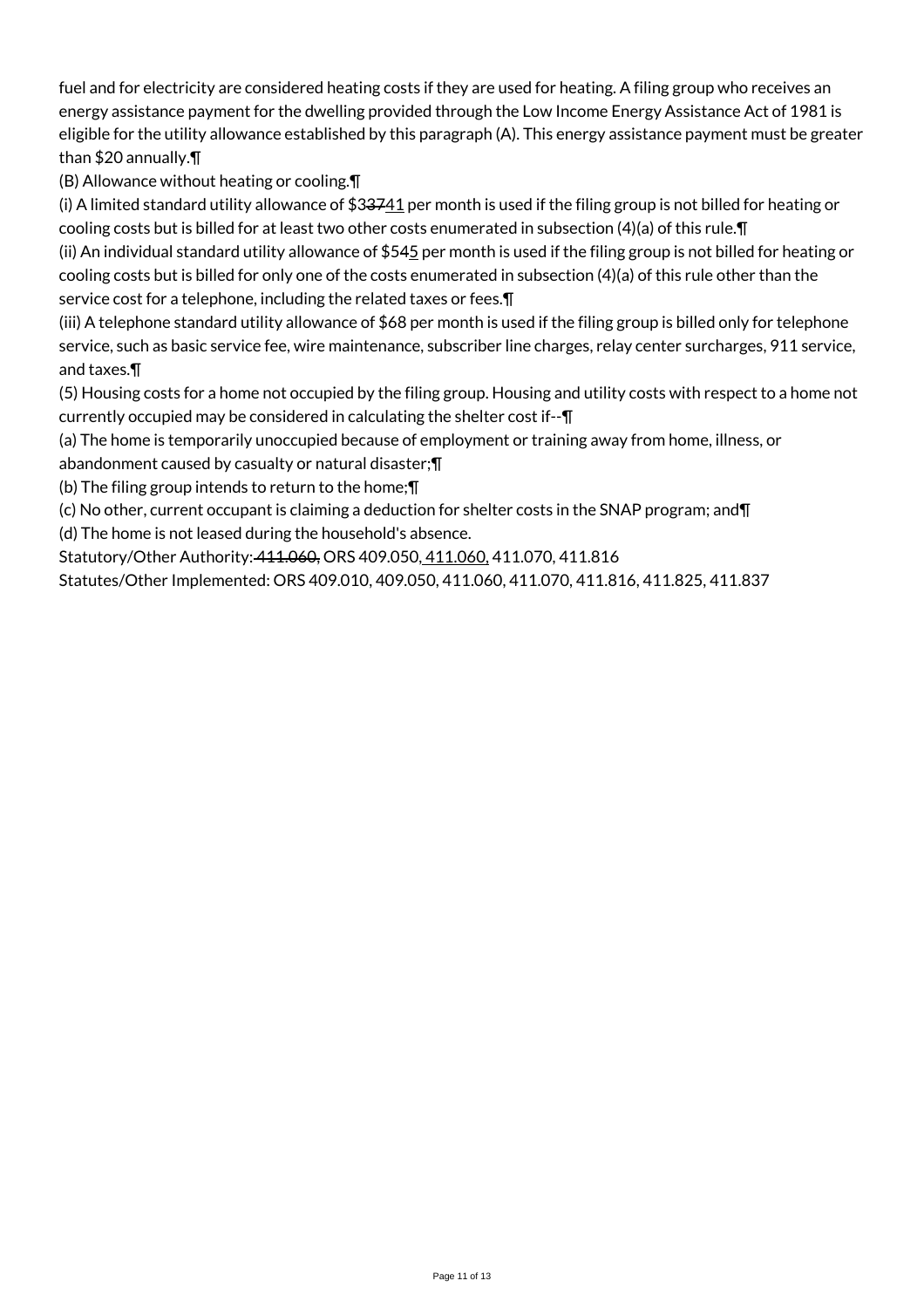# AMEND: 461-160-0430

# NOTICE FILED DATE: 07/31/2020

RULE SUMMARY: OAR 461-160-0430 about income deductions, SNAP, is being amended to align income deductions used to determine adjusted income for SNAP with the annual adjustments set forth by the Food and Nutrition Service.

CHANGES TO RULE:

461-160-0430 Income Deductions; SNAP ¶

In the SNAP program:¶

(1) Deductions from income are subtracted from countable (see OAR 461-001-0000) income (see OAR 461-140- 0010) in the following order to determine adjusted income (see OAR 461-001-0000) for the SNAP program:¶ (a) An earned income deduction of 20 percent of countable earned income. The 20 percent deduction is not taken from the wages funded by grant diversions such as Work Supplementation wages.¶

(b) A standard deduction of:¶

(A) \$167 per month for a benefit group (see OAR 461-110-0750) of one, two, or three individuals.¶

(B)  $$1781$  per month for a benefit group of four individuals. $\P$ 

(C) \$20912 per month for a benefit group of five individuals.¶

(D) \$2403 per month for a benefit group of six or more individuals.¶

(c) A dependent care deduction for dependent care costs billed to a member of the filing group (see OAR 461-110- 0370) and not paid for through any other program of the Department. For the cost to be deductible under this section, the care must be necessary to enable a member of the filing group to-- $\P$ 

(A) Accept or continue employment;¶

(B) Seek employment, including a job search that meets the requirements of a case plan (see OAR 461-001-0020); or¶

(C) Attend vocational or educational training. A student receiving educational income is entitled to a deduction only for costs not excluded from educational income by OAR 461-145-0150.¶

(d) The medical deduction for elderly (see OAR 461-001-0015) individuals and individuals who have a disability (see OAR 461-001-0015) in the filing group. The deduction is calculated by determining the total of their deductible medical costs (see OAR 461-160-0415) and subtracting \$35. The Department uses the resulting amount to determine the allowable deduction as follows:¶

(A) For an amount less than \$0, no deduction is allowed.¶

(B) For an amount greater than \$0 but less than \$170.01, a deduction of \$170 is allowed.¶

(C) For an amount greater than \$170, a deduction of the amount determined under this subsection is allowed.¶ (e) A deduction for child support payments (including cash medical support) a member of the filing group makes under a legal obligation to a child (see OAR 461-001-0000) not a member of the filing group, including payments for the current month and for payments on arrearages. Child support is not deductible if collected by setoff through the Oregon Department of Revenue or by interception of a federal tax refund.¶

(f) A shelter deduction, calculated as follows:¶

(A) For SNAP filing group members required to pay room and board in a nonstandard living arrangement (see OAR 461-001-0000), the shelter deduction is:¶

(i) The cost of room and board, minus the payment standard for the benefit group; or¶

(ii) The actual room cost, if the individual can prove that the room cost exceeds the cost described in subparagraph (i) of this paragraph.¶

(B) For all other filing group members, the shelter deduction is calculated as follows:¶

(i) The standard deduction and the deductions of earned income, dependent care, court-ordered child support, and medical expenses are subtracted from countable income. Fifty percent of the remainder is subtracted from the shelter cost calculated in accordance with OAR 461-160-0420.¶